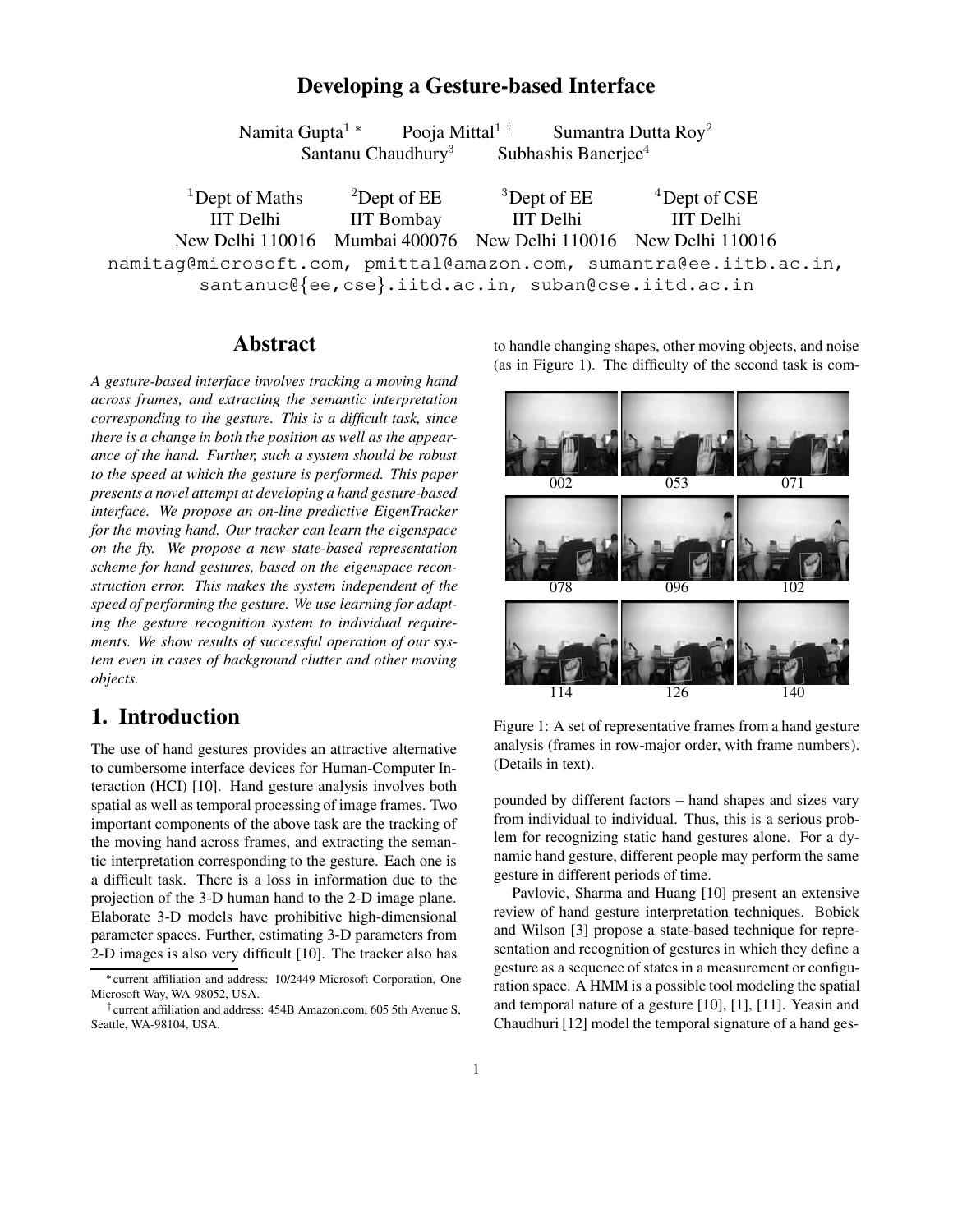ture as a finite state machine.

In this paper, we have proposed a hand gesture based interface system which uses hand tracking and changes in hand shapes for the purpose of associating semiotics to the gesture. Isard and Blake [6] propose the CONDEN-SATION algorithm (a predictive tracker more general than a Kalman tracker) for tracking moving objects, including hand, in clutter, using the conditional density propagation of state density over time. An EigenTracker [2] has an advantage over traditional feature-based tracking algorithms – the ability to track objects which simultaneously undergo affine image motions and changes in view (the Appendix gives salient features of CONDENSATION and EigenTracking). An important lacuna of EigenTracking is the absence of a predictive framework. This paper removes a serious restriction of the EigenTracker framework – the absence of a predictive framework. We develop a novel predictive Eigen-Tracker with efficient eigenspace update methods – it can learn the eigenspace representation on the fly. We have an automatic initialization process for the tracker – it does not need to be bootstrapped. This learning-and-tracking of changing hand shapes fits in with our gesture recognition framework. We express a gesture as a combination of different *epochs*, corresponding to eigenspace representations of static hand shapes, and their temporal relationships. The system goes through the same set of states, whether the gesture is performed slowly or done fast. We use a shapebased state identification scheme. The identification scheme makes use of hand shapes of individuals (corresponding to different states) learnt *a priori*.

The rest of the paper is organized as follows. Section 2 presents our predictive EigenTracker, with on-line eigenspace updates, and automatic initialization. We use this predictive Eigentracker to track the motion of the hand. Next, we discuss our gesture recognition framework. This framework uses information from the predictive Eigen-Tracker. In each case, we present results of experimentation with our system.

# **2. A Predictive EigenTracker for Hand Gestures**

*One of the main reasons for the inefficiency of the Eigen-Tracking algorithm is the absence of a predictive framework.* An EigenTracker simply updates the eigenspace and affine coefficients *after* each frame, requiring a good seed value for the non-linear optimization in each case. We use a predictive framework to speed up the EigenTracker. We incorporate a prediction of the position of the object being tracked, using a CONDENSATION-based algorithm. We describe our model for the system state, dynamics and measurement (observation) as follows.

The hand motion between frames has effects such as ro-

tation, translation, scaling and shear – which can be accounted for by an affine model. The shape of the bounding window for the hand will be a parallelogram. This is consistent with the affine motion model. Further, a parallelogram offers a tighter fit to the object being tracked (further reducing the effect of the background) – an important consideration for an Eigenspace-based method. A 6-element state vector characterizes affine motion. One can use the coordinates of three image points (any three image points form a 2-D affine basis). The affine parameters represent the parallelogram bounding the hand shape in each frame. Alternatively, the 6 affine coefficients  $a_i$  ( $0 \le i \le 5$ ) themselves can serve as elements of the state vector. In other words,  $X = [a_0 \ a_1 \ a_2 \ a_3 \ a_4 \ a_5]^T$ . These affine coefficients  $a_i$  represent the transformation of the current bounding window to the original one. A commonly used model for state dynamics is a second order AR process:  $X_t = D_2 X_{t-2} + D_1 X_{t-1} + w_t$ , where  $w_t$  is a zero-mean, white Gaussian random vector. The particular form of the model will depend on the application – constant velocity model, random walk model, etc.

The measurement is the set of 6 affine parameters from the image  $\mathbf{Z}_t = \mathbf{a}_{obs}$ . Similar to [6], the observation model has Gaussian peaks around each observation, and constant density otherwise. We use a large number of representative sequences to estimate the covariances of the affine parameters obtained in a non-predictive EigenTracker. These serve as the covariances of the above Gaussian.

We use a pyramidal approach for the predictive CONDENSATION-based EigenTracker. The measurements are made at each level of the pyramid. We start at the coarsest level. Using  $\{S_{t-1}^i, \pi_{t-1}^i\}$  and the measurement at this level, we get  $\{S_t^i, \pi_t^i\}$ . The affine parameter estimate at this level goes as input to the next level of the pyramid. From the estimates at the finest level, we predict the affine parameters for the next frame.

It is not feasible to learn the multitude of poses corresponding to hand gestures, even for one particular person. One needs to learn and update the relevant eigenspaces, on the fly. We discuss this in the following section.

#### **2.1. On-line Eigenspace Updates**

In a hand gesture, the appearance of the hand often changes considerably. One needs to build and update the eigenspace representation efficiently, *on-line*. A naive  $O(mN^3)$  algorithm for  $N$  images having  $m$  pixels each is computationally inefficient. Particularly, one needs efficient incremental SVD update algorithms, to update the eigenspace at each frame. For our case, we use a scale-space variant of the algorithm of Chandrasekaran *et al.* [4], which takes  $O(mNk)$ , for k most significant singular values.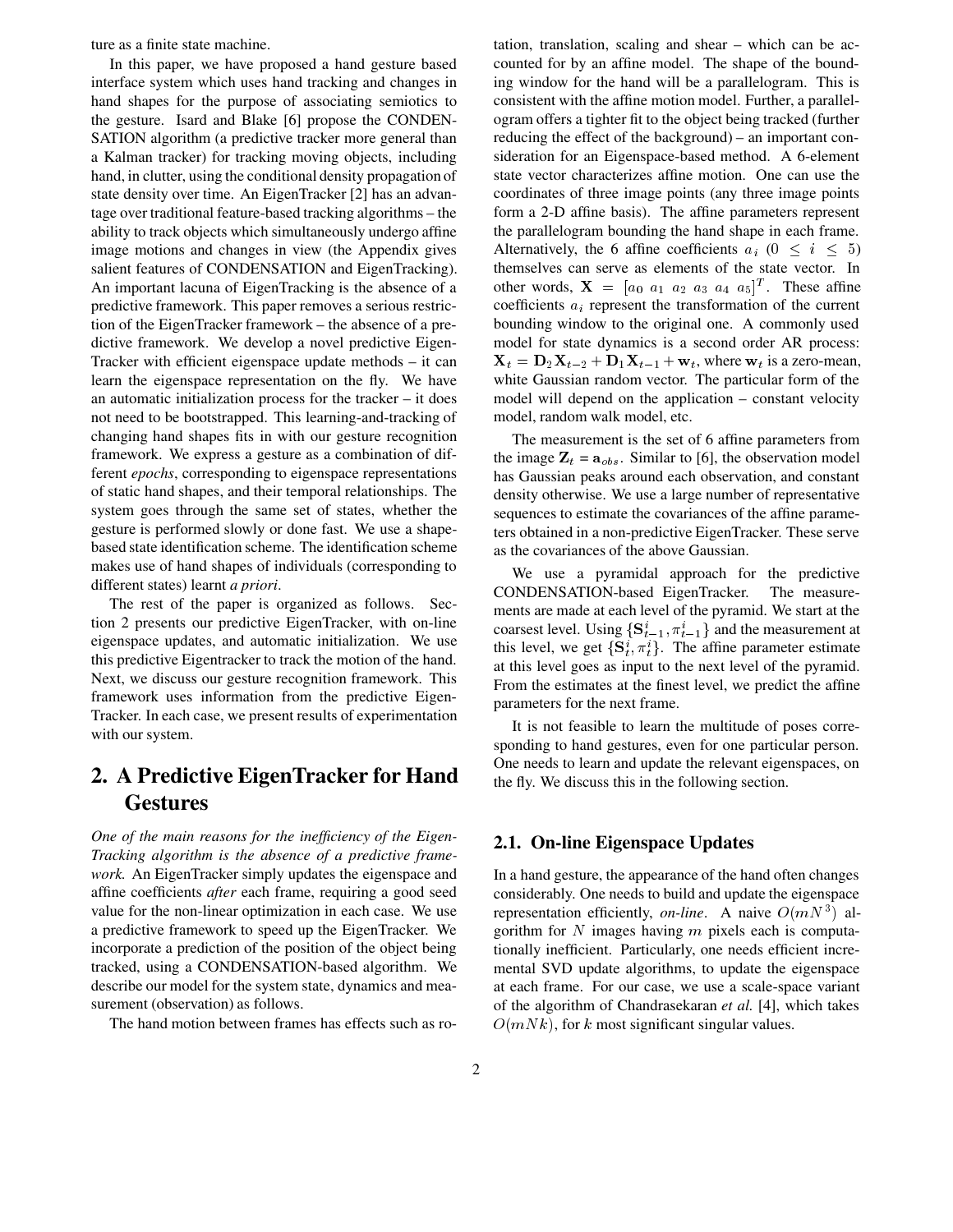|     | ALGORITHM PREDICTIVE EIGENTRACKER        |
|-----|------------------------------------------|
|     | A. Delineate moving hand                 |
|     | B. REPEAT FOR ALL frames:                |
|     | 1. Obtain image MEASUREMENT optimizing   |
|     | affine parameters a and                  |
|     | reconstruction coefficients c            |
| 2.1 | ESTIMATE new affine parameters           |
|     | from step 1 output (PREDICTION)          |
| 3.  | IF reconstruction error $\in (T_1, T_2]$ |
|     | THEN update eigenspace                   |
| 4.  | IF reconstruction error very large       |
|     | THEN construct eigenspace afresh         |

Figure 2: Our Predictive EigenTracker for Hand Gestures: An Overview

#### **2.2. Tracker Initialization**

Initializing a tracker is a difficult problem because of multiple moving objects, and background clutter. In other words, one needs to segment out the moving region of interest from the possibly cluttered background in the frames. Our hand gesture tracker performs *fully automatic initialization*. We use a combination of motion cues (dominant motion detection [5] as well as skin colour cues [7], [9], [8] to identify the region of interest in each frame.

#### **2.3. The Overall Tracking Scheme**

We now present an overview of our overall predictive EigenTracker for hand gestures (Figure 2 outlines the main steps). For the first few frames, we segment out the moving hand (Section 2.2). We now predict affine parameters – a parallelogram bounding box for the next frame (Step 1 in Figure 2, details in Section 2). The next step is obtaining measurements (of the affine parameters) from the  $image - an optimization of the affine parameters  $a$  and the$ eigenspace reconstruction coefficients (Appendix). Depending on the reconstruction error (Equation 1, Appendix), it decides on whether or not to perform an eigenspace update (Section 2.1). If the reconstruction error is very large, this indicates a new view of the object. The algorithm recomputes a new bounding box and starts rebuilding the eigenspace (Step 5 in Figure 2). This cue indicates an *epoch* change (Section 3). It then repeats the above steps for the next frame.

Figure 1 shows the result of an experiment on a typical hand gesture sequence. Our tracker can successfully track the moving hand in a variety of changing poses, in spite of background clutter, as well as other moving objects present in the scene.

Figure 3(b) compares results obtained using the predictive EigenTracker with those corresponding to a non-



(b) Predictive EigenTracker

Figure 3: Tracking results with (a) a simple EigenTracker, as compared with (b) results of our predictive EigenTracker (bottom row): some representative frames. The hand is not properly tracked using the former.

iterations (for the optimization) improves from 3.5 to 2.9. A comparison of a non-predictive EigenTracker with a predictive one for the sequence in Figure 4 shows a drastic improvement in the average number of iterations – from 7.44 to 4.67.

### **2.4. Synergistic Conjunction with Other Trackers: Restricted Affine Motion**

A simple variant of our EigenTracking framework has an on-line EigenTracker working in conjunction with another tracker. We can thus take advantage of a tracker tracking the same object, using a different measurement process, or tracking principle. The EigenTracker works synergistically with the other tracker, using it to get its affine parameters. It then optimizes these parameters, and proceeds with the EigenTracking. Such a synergistic combination endows the combined tracker with the benefits of both the EigenTracker as well as the other one – tracking the view changes of an object in a predictive manner.

We have experimented with using an SVD update-based multi-resolution EigenTracker with a skin colour-based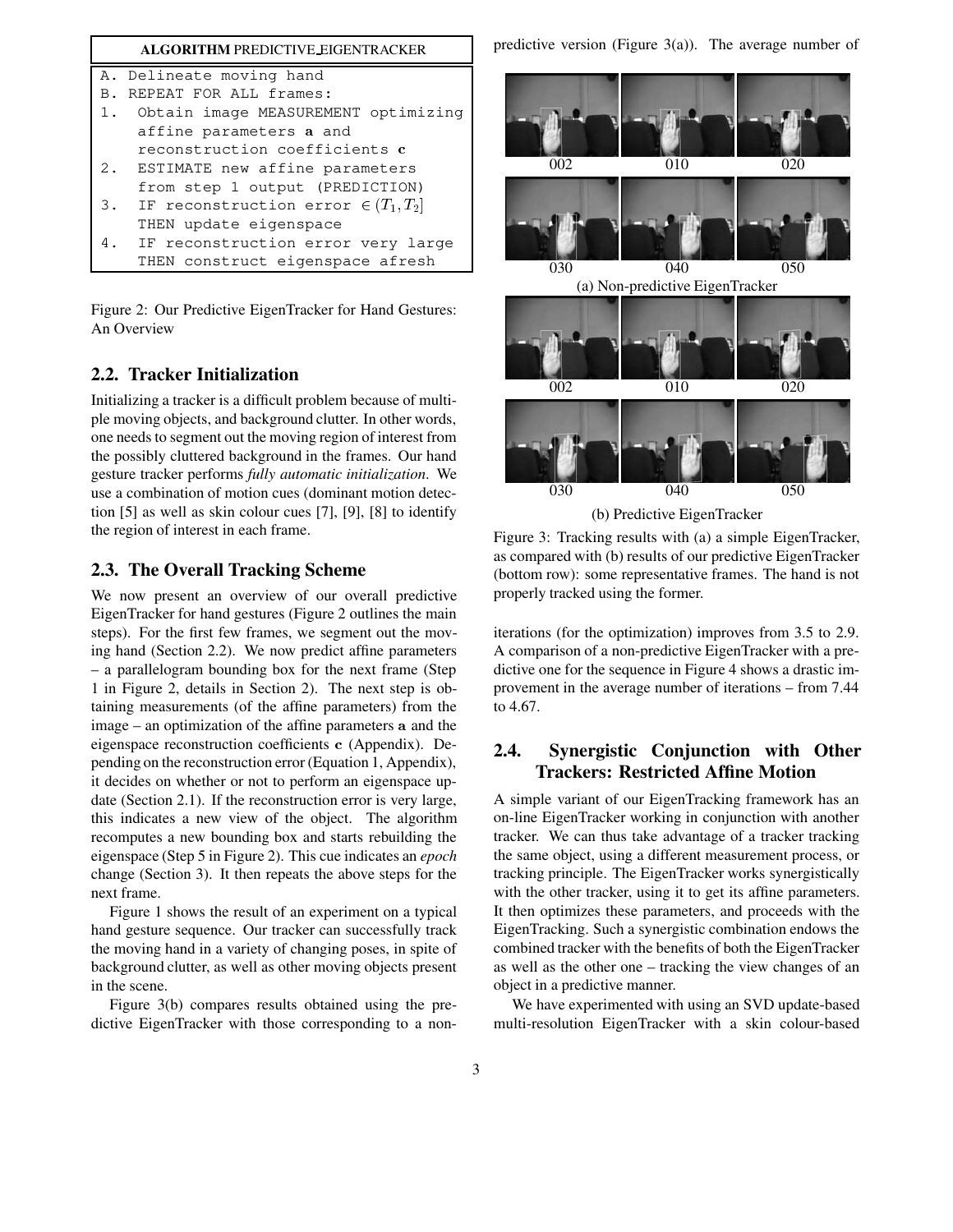

Figure 4: Non-predictive EigenTracking versus our Predictive framework: another example

CONDENSATION tracker [9], [8] for cases of restricted affine motions. The latter considers the parameters of a rectangular window bounding the moving hand as state vector elements – its centroid, the height and the width. The observation is also a 4-element state vector, consisting of the rectangular window parameters of the largest skin blob. The state dynamics considers a constant velocity model for the centroid position, and a constant position one for the other two parameters. We use the tracking parameters obtained from the CONDENSATION skin tracker for each frame, to estimate the affine parameters for the the Appearance tracker. The appearance tracker then does the fine adjustments of the affine parameters and computes the reconstruction error. We first consider a restricted case of affine transformations – scaling and translation alone (Figure 5). The processing time per frame is 100–180ms when it can track at the coarsest level itself, and 600–900ms when it goes to the finest level (image size  $320 \times 240$ ). This experiment shows that having even a very simple restricted affine model overcomes an inherent problem with the EigenTracker of being able to track motion up to only a few pixels.

We extend the previous scheme to cover rotations as well. We first compute the principal axis of the pixel distribution of the best fitting blob. We align the principal axis with the vertical  $Y$ -axis and compute the new width,



Figure 5: A simple combination of a CONDENSATION skin tracker with an online EigenTracker: scaling and translation. Details in Section 2.4

height and centroid. These parameters give us the restricted affine matrix (scaling, rotation, translation):  $A_{\text{restricted}} =$  $Inv(SRT)$ . When applied to the current image, these parameters take it to the first bounding window of the CON-DENSATION skin tracker. In Figure 6 we show results of this approach. This scheme allows tracking of large rota-



Figure 6: Using an online EigenTracker in conjunction with a skin colour-based CONDENSATION tracker: rotation, translation, scaling. Details in Section 2.4

tions (as evident in Figure 6). We get a better fitting window and less background pixels, leading to lower eigenspace reconstruction error. The average processing time per frame is 900ms.

### **3. Gesture Recognition**

We propose a novel methodology for a gesture recognition system. We use our predictive EigenTracker (Section 2) to track hand motion across frames. Our predictive Eigen-Tracking mechanism fits seamlessly into our gesture representation and recognition framework. We represent each gesture as a finite state machine (Figure 7). The states in the FSM correspond to different static hand shapes. In our system, a fixed stationary hand shape is taken as the start shape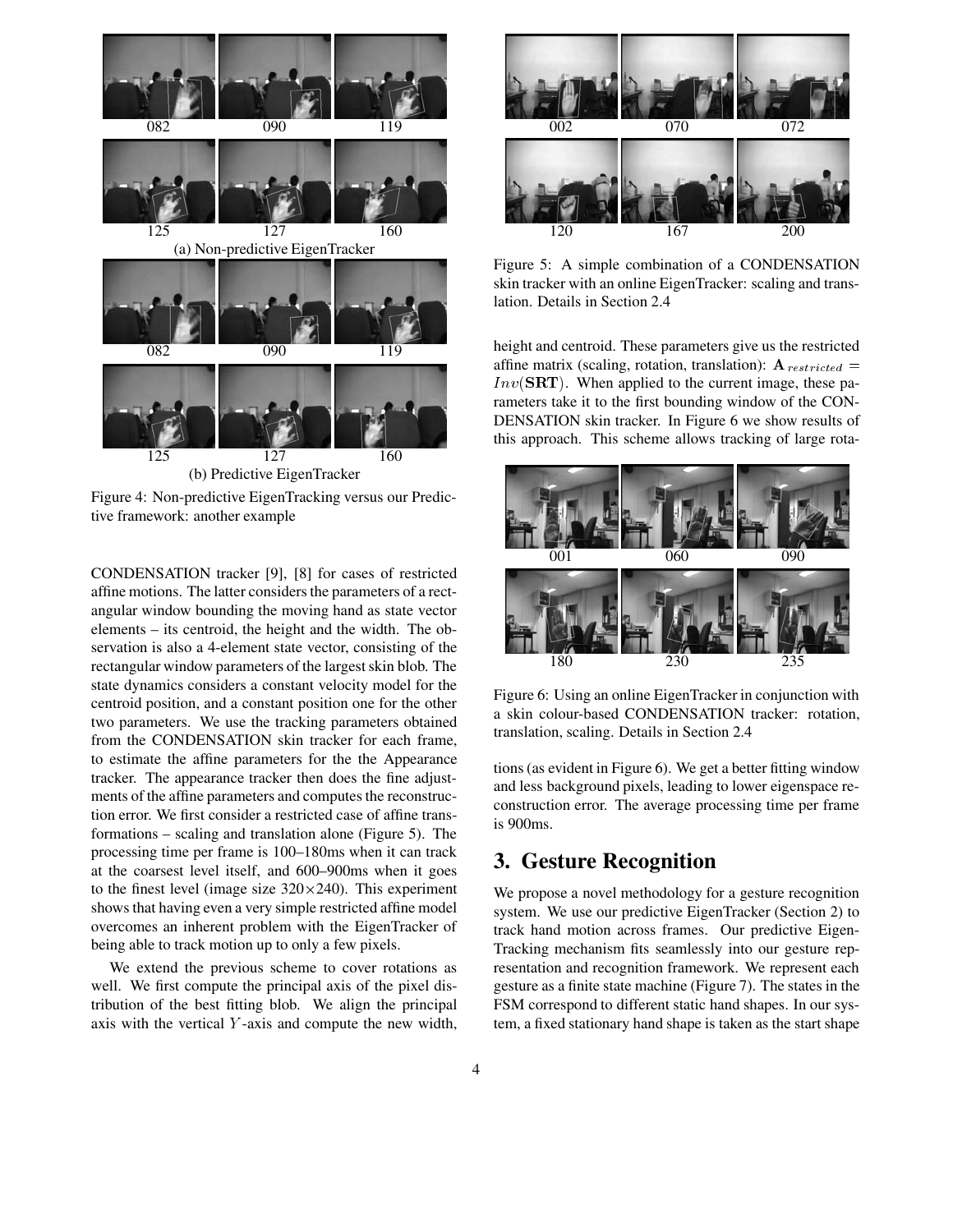

Figure 7: A very simple example of the representation of a gesture. We represent a gesture as composed of a particular temporal sequence of *epochs*, and transitions between them (Details in text).

– a stationary open palm. A stop state (signifying the end of the gesture) is a position of the hand that has not changed its position for at least a particular number of frames. A gesture is composed of a fixed temporal order of transitions between states.

The system stores an eigenspace representation corresponding to each static hand shape. It is important to note that the segmentation of all hand appearances during a gesture is done *automatically*, based on the eigenspace reconstruction coefficients. The tracker works on the basis of the eigenspace reconstruction error (Section 2). If the eigenspace reconstruction error is less than the parameter  $T_1$  (as defined in Figure 2), then we take the hand shape to be the same as that corresponding to the previous frame. It means that the system is in the same state as it was for the previous frame. If the error lies between  $T_1$  and  $T_2$ , we update the eigenspace representation corresponding to this hand shape. Only when the error exceeds  $T_2$ , does the EigenTracker signal an *epoch change*. This epoch change corresponds to a drastic change in hand shape, and hence, a new state of the FSM. The system searches hypothesized transitions from the current state, based on a predefined set of gestures. Such a state-based representation *imparts robustness to the speed at which a hand gesture is performed* – it will always correspond to the same set of states.

Our current set of gestures explores the idea of having a static hand shape represent a state, or an epoch. Since we have a predictive EigenTracker, we have information about temporal and spatial changes as well. Hence, an extension of our scheme will also include this information – for the case when the shape of the hand does not change significantly, but the position of the hand changes significantly with time.

The static hand-shapes corresponding to the individual states can vary from person to person (*e.g.*, a open hand shape can be different for different people). We propose a personalized gesture recognition system. Hand shapes of individuals with fixed semantics are learnt *a priori*. Our system uses these learnt shapes for identification of states. We exploit hand tracking, epoch changes and state identification for gesture recognition. A change in epochs (or the



Figure 8: Contour-based verification of static hand shapes (See text for details)

gesture itself) can switch the system to a different task. The system tries to recognize a particular hand shape when it detects an epoch change. For our system, we use a contourbased shape recognition strategy [11] for verifying particular hand shapes. Figure 8 depicts the system verifying two particular hand shapes: an open hand, and a closed hand.

We present some preliminary results with our eigenspace-based gesture recognition system. In the sequence of Figure 1, the system starts with the eigenspace corresponding to an open hand. The eigenspace reconstruction error starts changing drastically at frame number 75 (corresponding to the upper threshold  $T_2$ ), and doesn't change much thereafter. This represents a transition from the open hand to the closed hand. Figure 5 shows the result with another gesture, performed by another individual. The gesture starts from the same start shape, goes to the closed hand pose, and ends up at the thumbs-up sign. Here again, each epoch is triggered by a drastic change in the eigenspace reconstruction error. The system re-initializes itself with a fresh eigenspace corresponding to the closest static shape in its database during each such change.

#### **3.1. A Simple Application: A 3-D Mouse**

This section describes a simple application of some of the ideas presented in the preceding sections – a 3-D mouse. The motivation behind this is to have a hand (moving in 3-D space) substituting for a mouse (without extracting any 3-D positional information). The first image in Figure 9 shows an example of such a setup: a camera is looking down on a table, where the user moves his or her hand. The other frames of Figure 9 show screen snaps of the program in execution. The left window shows what the camera sees. On the right, we show the hand, segmented out from the image. For each such segmented out hand, we use the following heuristic to compute the position of the virtual mouse pointer. We consider the two eigenvalues corresponding to the hand shape, and find out the principal axis of the hand shape. We use this to compute the position of the extreme tip of the fingers. This is where we place the virtual mouse pointer. If the ratio of the eigenvalues is greater than a threshold, we consider it to be a pointing gesture, and interpret it to be a mouse click. This system is on-line, and implemented on a 700 MHz machine running Linux.